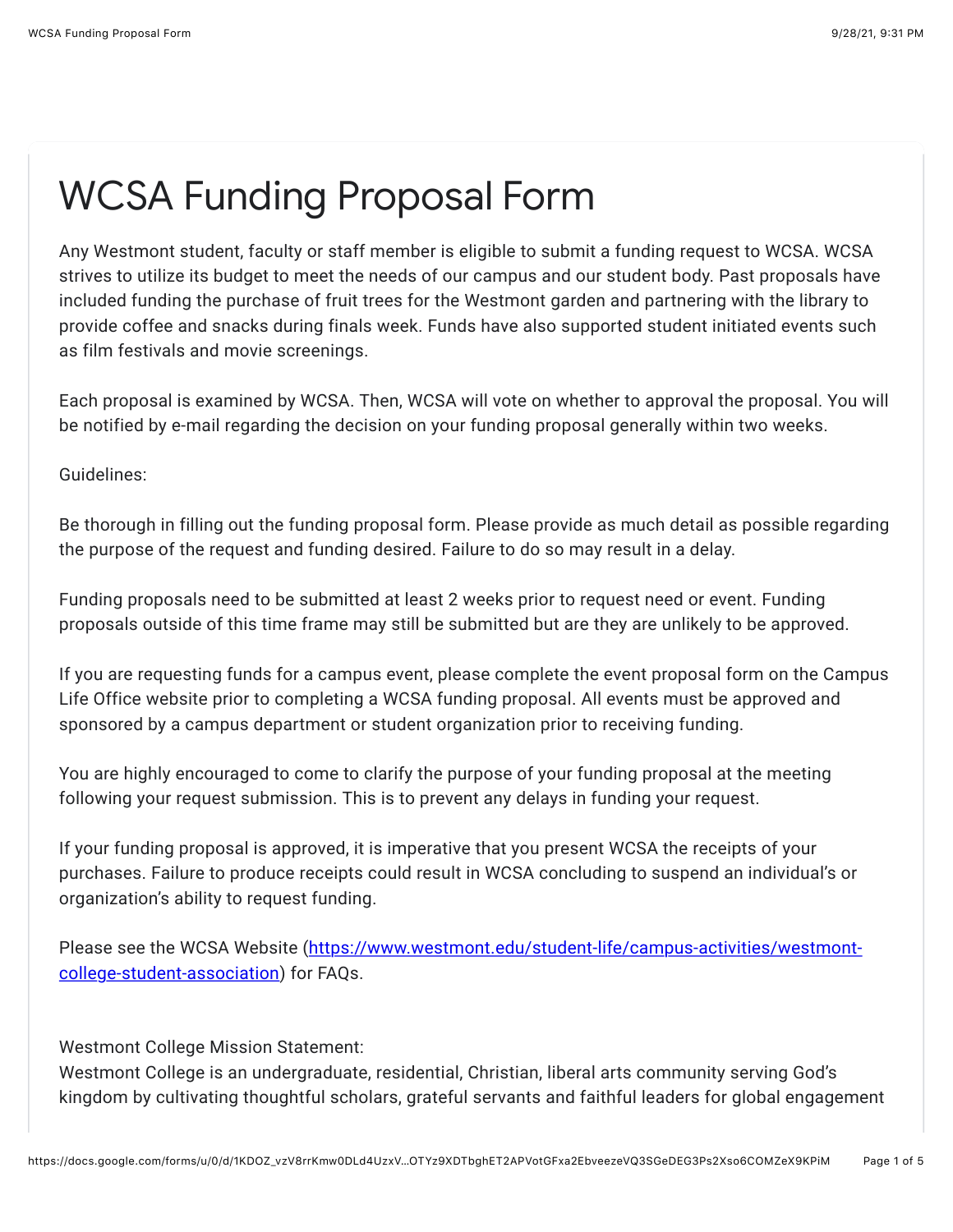with the academy, church and world.

## WCSA Mission Statement:

WCSA is the voice that represents the diverse views, beliefs, needs, and desires of our student body. We seek to unify faculty, staff, administration, and students by promoting communication and initiating change at Westmont College.

Group Name \*

Orientation

Contact Person \*

Angela D'Amor

Contact Email \*

adamor@westmont.edu

Project Name \*

Sophmore Event

Department Affiliation \*

Student Life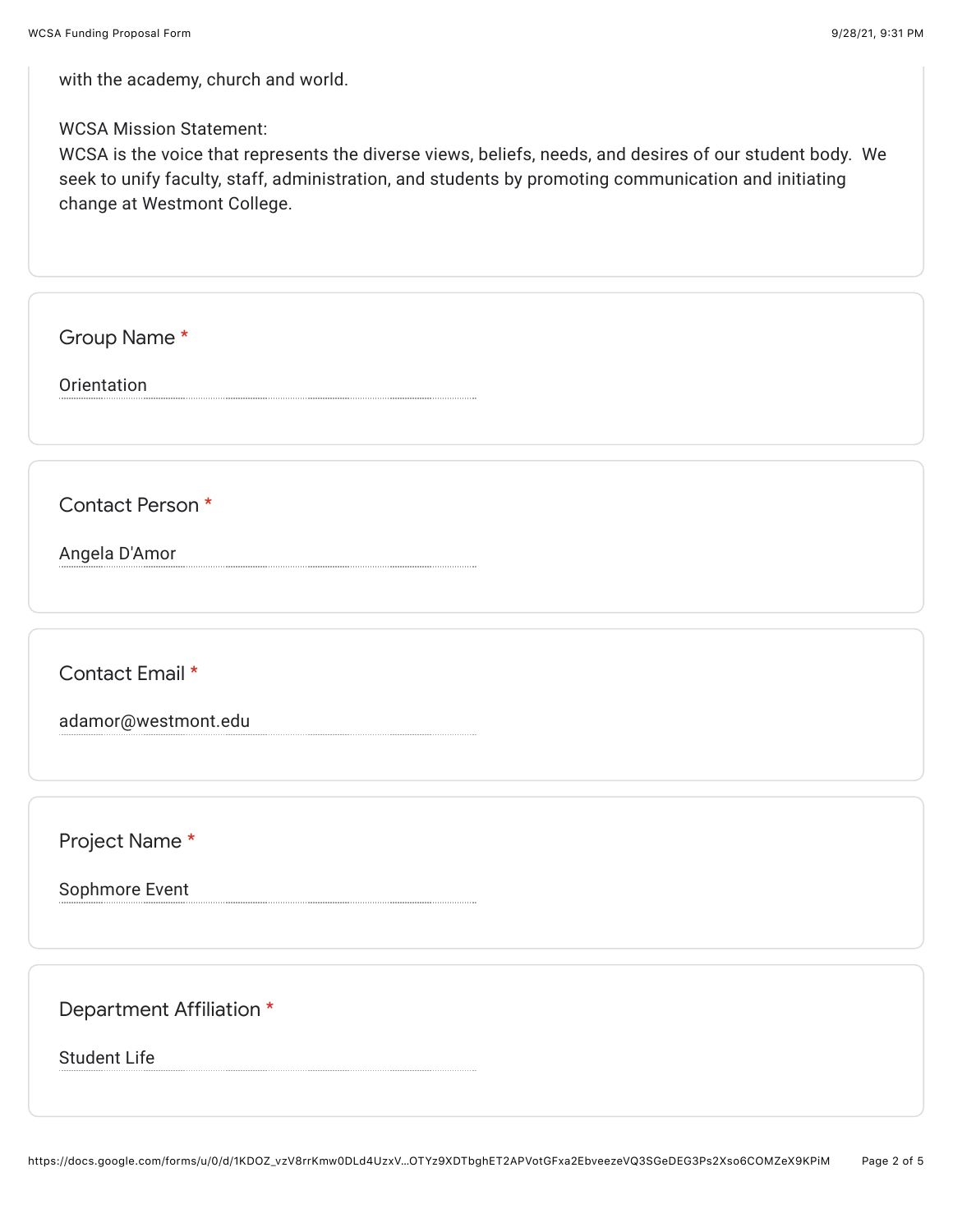| Proposal Date *                                 |  |  |
|-------------------------------------------------|--|--|
| MM DD<br>YYYY                                   |  |  |
| 10 / 04 / 2021                                  |  |  |
|                                                 |  |  |
|                                                 |  |  |
| Project Date *                                  |  |  |
| MM DD<br>YYYY                                   |  |  |
| 11 / 06 / 2021                                  |  |  |
|                                                 |  |  |
|                                                 |  |  |
| Is the event open to the entire student body? * |  |  |

| Has your group submitted a funding proposal before? * |  |
|-------------------------------------------------------|--|
|-------------------------------------------------------|--|

Yes O No

Yes

No

 $\odot$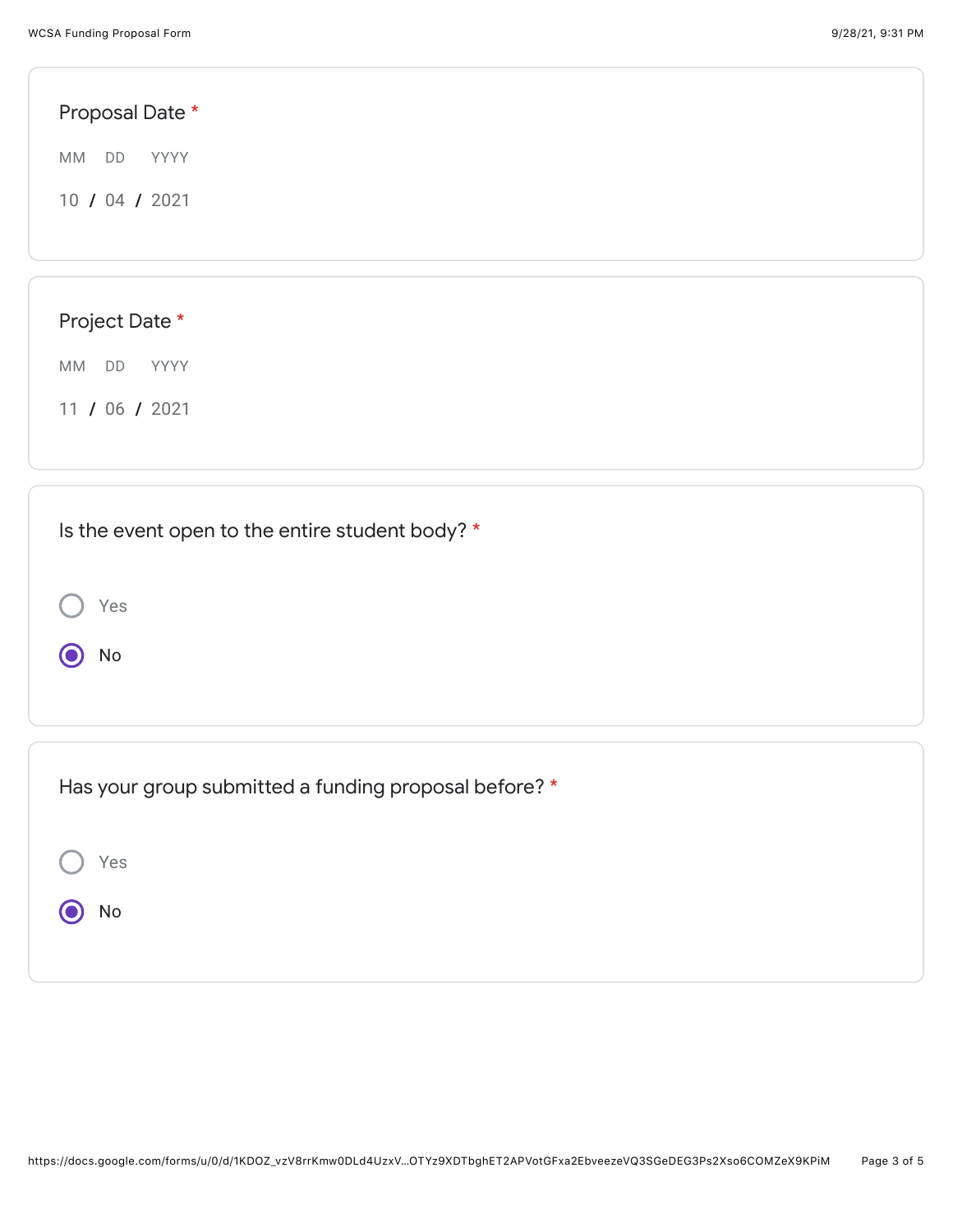If yes, when?

Describe the nature of your project (Target population, number of students involved, length of project, etc.) \*

We are putting together a special event for the sophomore class, but all of Upper Campus is invited. This will be one night and include around 400 people.

What do you hope to achieve with this project? \*

We hope to achieve making sophomores feel appreciated and like they are not losers who missed out on everything.

How much money are you requesting from WCSA? Please provide an itemized budget (item, price, and total amount). \*

We are just contributing to the overall cost. Ask Angela or Michael for more details.

How does your project relate to the mission of the college and WCSA? (Mission statements are at the top of this form) \*

We are trying to create a community that brings together upper campus. Many sophomores feel deprived of their first year experience and this will make them feel less sad.